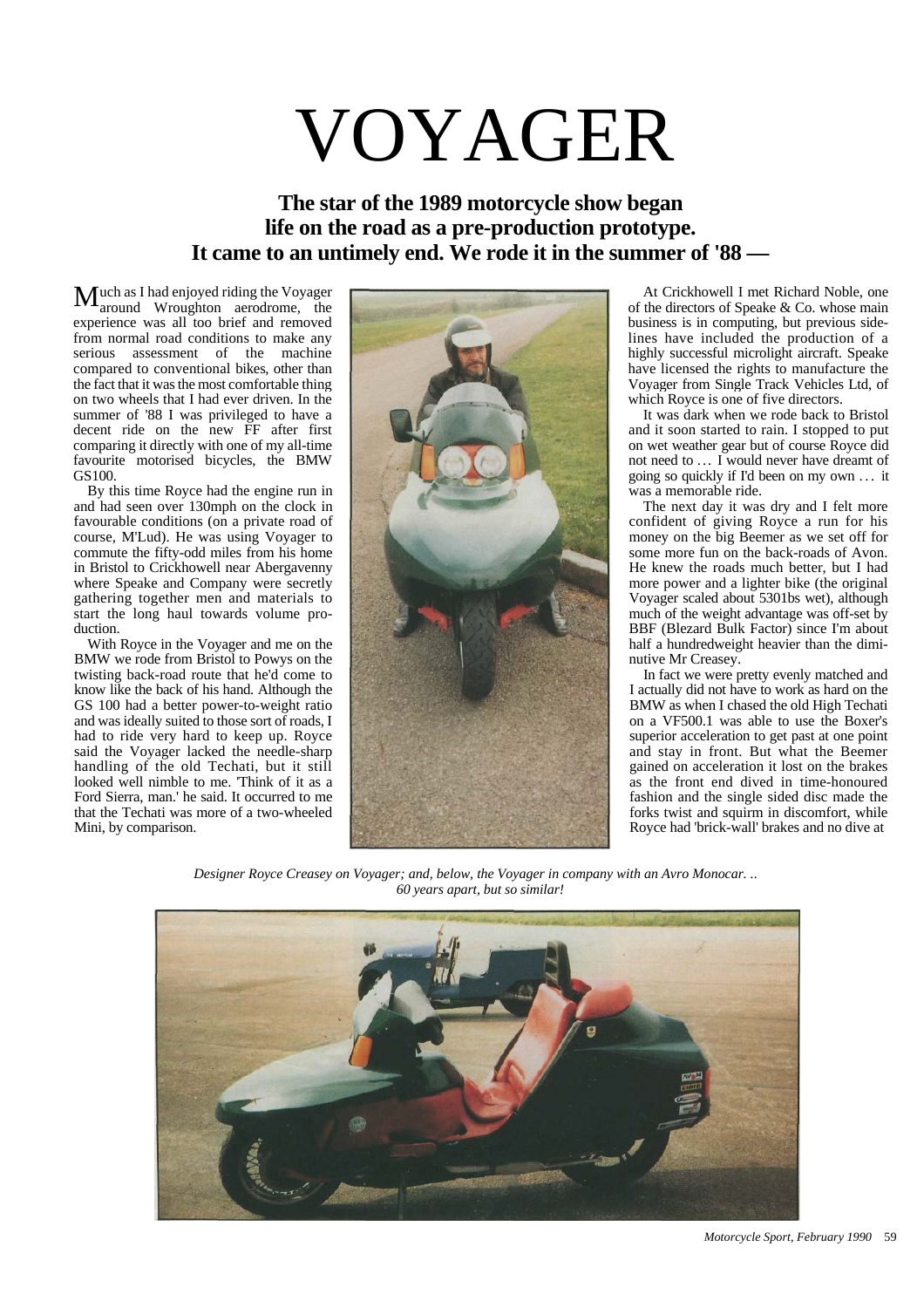## **VOYAGER**

all thanks to the twin AP Lockheeds and hub-centre ste ering.

In the handling stakes the BM's Para-lever shaft drive system was clearly superior to the Voyager's standard Guzzi 'ja c k-u p ', 'jack-down' set up and that helped t o b a l ance out the FF's much lower CofG. Roy ce w as also still exp erimenting with different combinations of tyres and suspension units at the time and subsequently came to the conclusion that the Guzzi rear rim was too narrow for the low-profile radial tyre that he'd just fitted. (The Techati had had the opposite problem, with tyres that were too narrow for the rim s.)

The two machines were moving about quite a bit on t he bu m p y B-road but both were a lot of fun to drive. The BMW is some kind of ultimate all-round motorised bicycle with 60 years and millions of pounds worth of accum ulated development beh ind it, whereas the Voy ager was j ust a pre-production prototype built by hand in a garde n shed with j ust a few hundre d m i l es under its belt. Hardly a fair compari s o n, but even at that early stage in its development the FF acquitted itself admirably.

## **Riding the FFuture**

I finally got a ride on the public highway in Voy ager that a fternoon. The first impression was of a heavier version of the High Techati, which is not surprising since it actu ally used the self-sa me aircraft-sty l e handlebars and Volvo car seat. (Techati: 59in wheelbase, 30-odd bhp, 450 Ibs wet; V oyag er p rototyp e : 63in wheelbase , 50-odd bhp, 5301bs wet) .

For my money the much smoother and m ore relaxed feel of the Reliant engine is well worth the weight penalty over the air-co oled Eyeti e single (not t o m ention the better reliabilit y : the p ainstakingly reb uilt Ducati 450 m i l l blew up after only 9,000 miles, back in 1986).

The bigger machine also had a more unified and integrated feel and was even more comfortable, although the screen was too small for a beardless youth like myself. (I'll never for get watching Royce s et off for Bri stol fro m the '88 Staffor d Classic Bi k e sho w wearing o nly a Barbo ur jacket, jeans, open face hel met, trainers and no gloves on a v ery chilly spr ing night.)

The new prototype was really stunningly compact for a two-seater FF with a longitudinally mounted car engine: about six inches shorter than the Fly ing Banana and about a foot and a half shorter than a Quasar. And although it looked very bulbous fro m some angle s, once sat in it you could appreciat e j u s t how narrow i t was — everything i n front of m e apart from the m irror was narrower than my shoulders, enabling Honda 50-style traffic filtering.

The right-foot gearchange was much better than the High Techati's but still fairly clunky. I had no difficulty re-acquainting





*Voyager at the NEC last November. Steering now shows considerable improvement over the prototype's , s ays Roy c e Creas e y*

m yself with the trigger-finger throttle fir st used on the Techat i , although for som e reaso n I fou n d mysel f usi n g only my middle finger to brak e in traffic — I had t o keep blipp ing the throttle because the tickover was set too low at the time. The brakes were dramatically effective, as I knew they would be, although a little lacking in feel for my liking.

The performance was certainly very respectabl e, although p ersonall y I would hav e liked a little m ore 'oo mph' for overtaking on the open road — ideally I would like to see the production machi ne m atch the power to weight ratio of the BMW GS100 (60bhp/4501bs) which would b e m ore than enough to blow off t he keenest f o u r - wheeled boy racer.

Humming down the M32 in luxurious co m fort the V o y ager felt so absolutely 'right' that I kept asking myself 'why haven't bikes like thi s been available for years? Lapping the roundabout under t he M4 I fel t much more in control than on the High Techati, but for so m e reason not quite as confident as I had at Wroughton the first ti m e I rode it .

I never fel t unsafe for a m o m ent but on the other hand did not feel I could pilot it with quite the same precision as with a more convent ional h andle bar l a yout, such a s that fitted to the Banana. Discussing my thoughts with Royce afterwards, a couple of things occurred to m e . Firstly the sliding seat was set m uch furth er back in Bri stol than at W roughton when I felt so at h o m e; perhaps the right seatback setting is essenti al for the right 'seat of the pants' feedbac k to ride the Voy ager with confidenc e ?

On the other hand the e mpty runway had not required any great precision in any case.